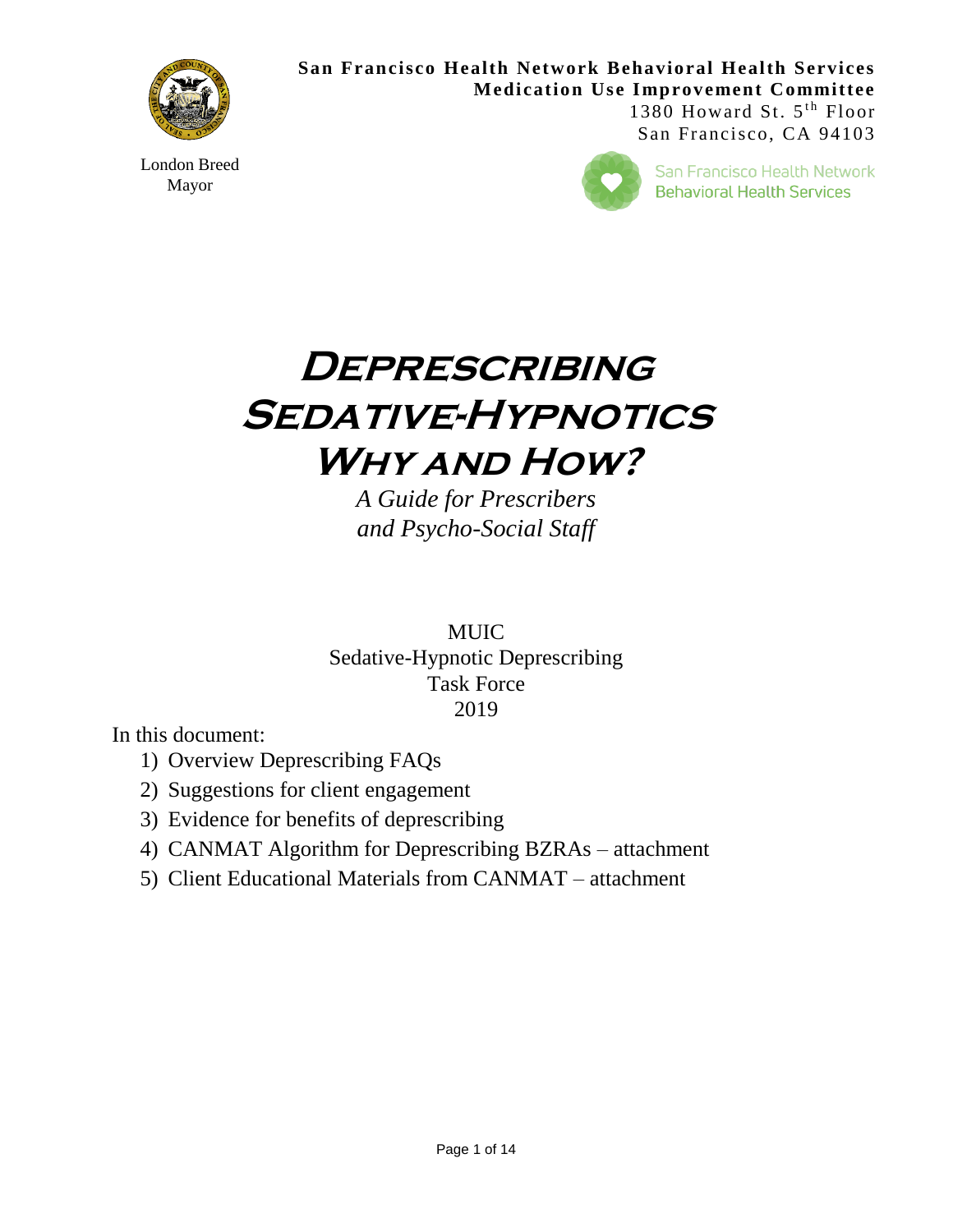# *Section 1. Overview Deprescribing FAQs What is deprescribing?*

Deprescribing is the planned and supervised process of dose reduction or stopping of medication that might be causing harm, or no longer be of benefit. Deprescribing is part of good prescribing – backing off when doses are too high, or stopping medications that are no longer needed.<sup>1</sup>

According to a study published in the Journal of the American Geriatrics Society, more than 90% of patients are willing to stop a medication if their doctor says it is possible. 2

# *What are the risks and benefits of benzodiazepines and benzodiazepine receptor agonists (BZRAs or Sedative-Hypnotics)?*

Benzodiazepines have been associated with physical dependence, falls, memory disorder, dementia, functional impairment, day time sedation and motor vehicle accidents. These risks are higher in older persons.

Benzodiazepines do have sedative, anticonvulsant and anxiolytic benefits. However, tolerance to the sedative effects occurs relatively rapidly (within days to weeks) and tolerance to anticonvulsant effects occurs within several months. $3$  Tolerance to anxiolytic effects appears to occur only partially, if at all. However, the risks described above can outweigh the anxiolytic benefits of these agents.

# *Is there really a benefit to deprescribing?*

Studies of deprescribing have demonstrated improved cognition and reduced rates of falls. A more detailed description of the evidence behind for benefits of deprescribing benzodiazepines can be found in Section 3 of this document.

# *How should I go about deprescribing?*

We recommend following the Canadian Deprescribing Network's Benzodiazepine Receptor Agonist Deprescribing Guideline as appropriate.<sup>4-5</sup>

- 1) Identify clients for whom deprescribing is indicated
- 2) Discuss reasoning for deprescribing, including risks for harm, lack of long-term benefits, and potential benefits of deprescribing. For specific suggestions on how to address issues that may arise in these discussions, see Section 2 of this document.
- 3) Make a plan for tapering, ideally with the client's input and engagement. Offer alternatives to medication, including CBT, if available, education and support for management of withdrawal symptoms. Consider non-BZDRA medications if indicated.
- 4) Individualize tapering in consideration of the potential risks and client's ability to tolerate tapering. A rapid taper may be achieved over the course of 1-2 months, with initial dose reductions of 25% and slower steps of 12.5% later in the tapering schedule. A slower taper may take many months to more than a year.
- 5) Follow up frequently and adjust as needed. Often the last period of tapering is the most challenging; more frequent support and follow up may be needed during this period. Focus on objective, measurable benefits of tapering whenever possible to encourage persistence with the tapering plan.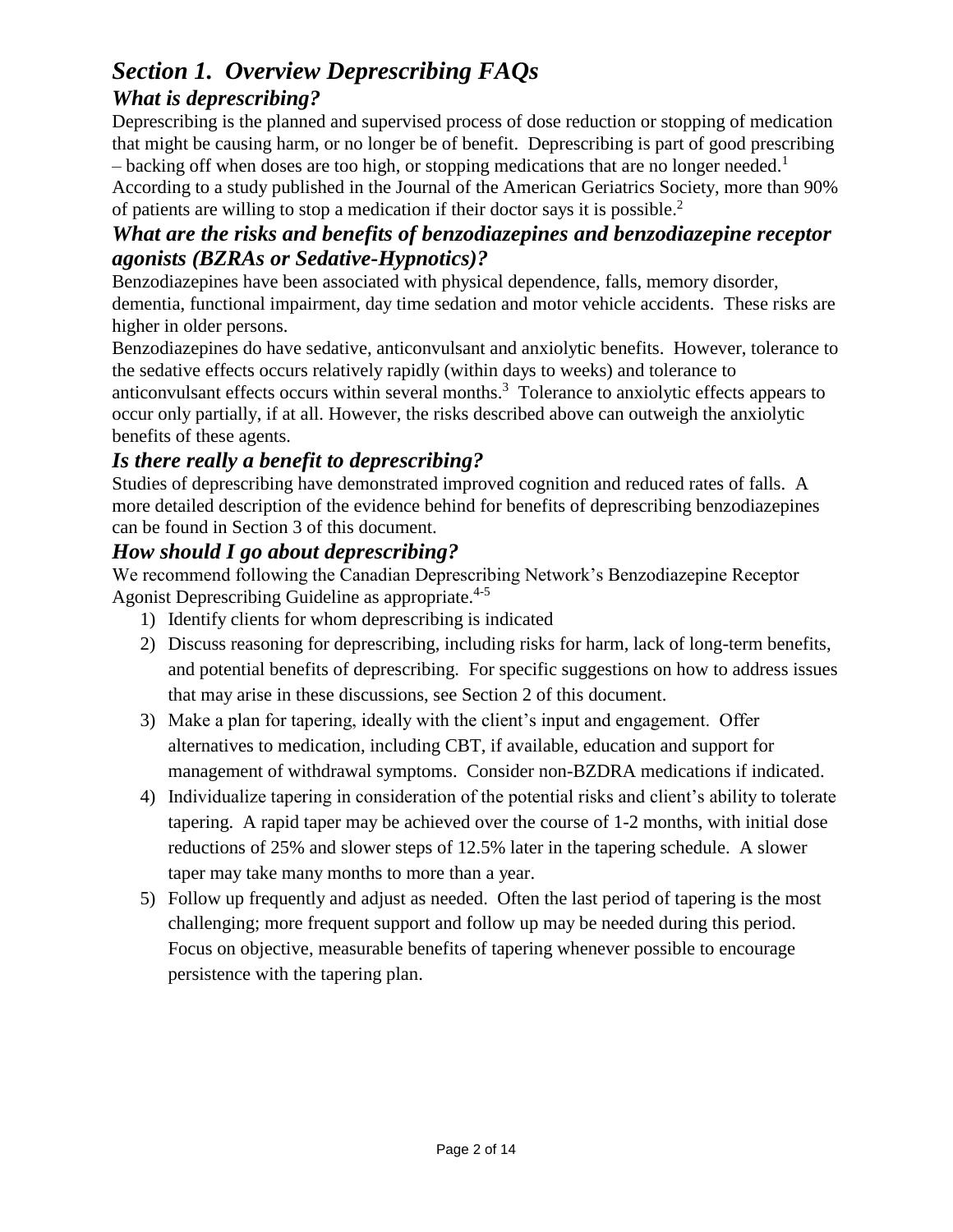# *How can team-based care be used to support deprescribing?*

Working as a team, the prescriber and clinician can present a consistent message about the risks of the medications and the plan moving forward, including learning non-pharmacological ways to manage symptoms of anxiety and sleep disturbance. When the client is scared, anxious or angry about the taper, having a clinician to talk about these feelings is beneficial as they may not feel comfortable processing with the prescriber. Meeting with the prescriber during a taper is often anxiety provoking, this makes it more difficult to focus on learning non-pharmacological coping skills. The clinician can assist with this in collaboration with the prescriber. This team-based care approach requires a close communication and partnership between clinician and prescriber. Frequent and clear communication and consultation are a must.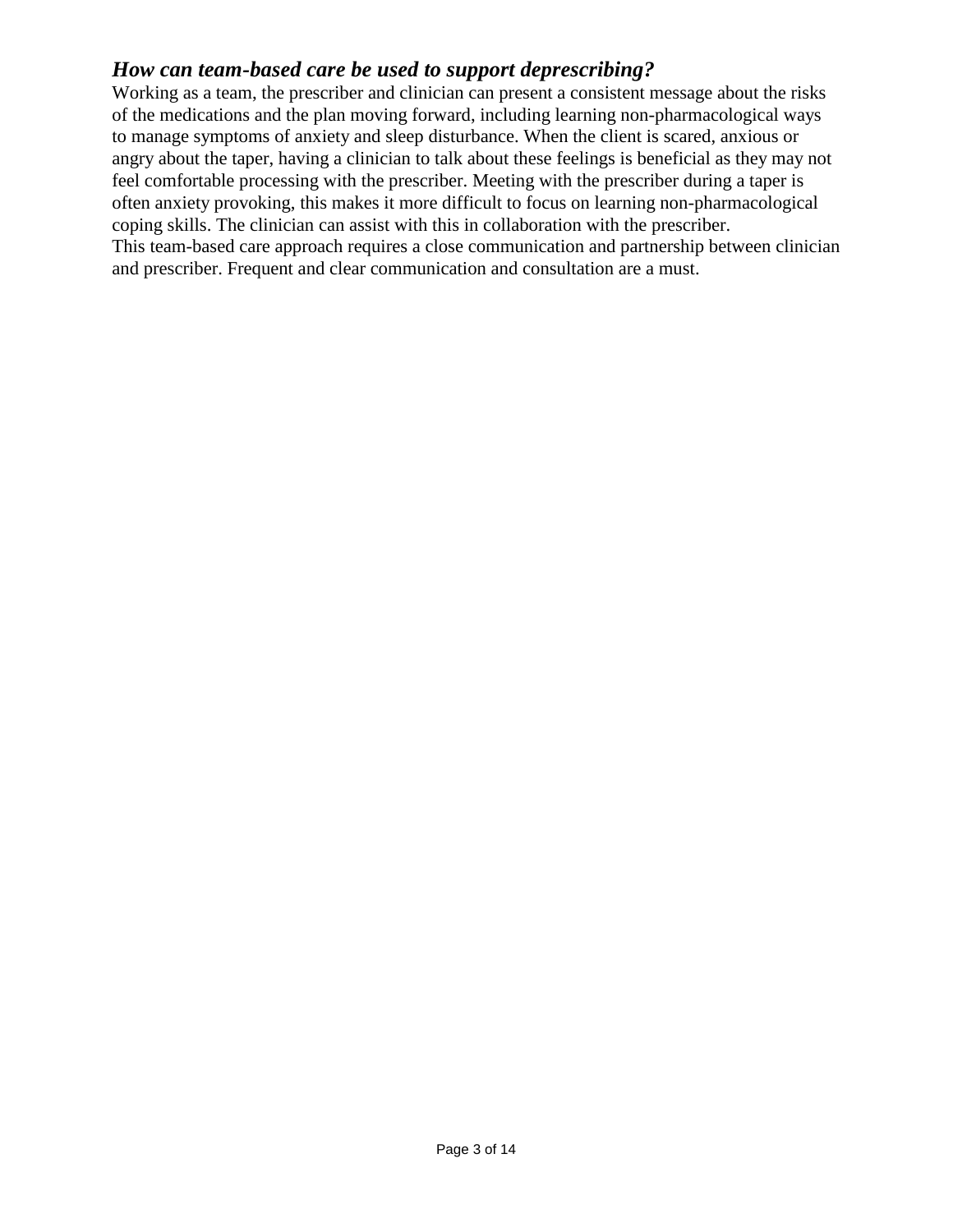# *Section 2. Suggestions for Client Engagement*

## **General Tips**

**Build rapport first,** then start with education appropriate to the client, i.e., handouts, discussion of risks, new standards etc. Use this to take the pulse of client's feelings about taper, understanding of risks and concerns.

Some clients will respond to this and agree or even ask for taper—**this is the low hanging fruit!**

Ask the client for actual symptoms the medication helps with (sleep, anxiety, panic) and assess actual symptom presentation. Assess efficacy of benzo for symptom relief. Evaluate treatment benefits vs. dependence/addiction. This will help to target needs for taper and nonpharmacologic coping tools.

If a client complains a benzo is not working (usually wants more) this is a jumping off point for taper or change. This is a good time to explain why these medications are not effective long term—tolerance develops and treatment requires escalating doses with increased risk.

Assess the client's skills (other than medications) for coping with symptoms. Almost all do something, even if they do not realize it. Emphasize current skills and build confidence as well as begin to build new skills (use psychosocial staff if needed, but simple coping skills do not take much time to teach and reinforce). Most already practice some sort of distraction (watch TV, go for a walk, talk to a friend, etc.)

Many clients will resist a taper. In general, the longer they have been using a benzodiazepine, the more resistant. Recognize this as fear and explore what frightens them. Provide empathy and reassurance.

## **How to begin when patients are resistant**

Don't take no for an answer. Inform the client that a taper is medically necessary/appropriate and explain how it will work. Partner with them and allow them as much control as possible. Go slow! This can be time consuming but going too fast will get you back to square one very quickly. Ask the client what they think a reasonable plan is. Set a time-specific goal to complete taper or to decrease daily dose by half, etc.

Decrease the number of tablets given for 30 days and allow them to choose how to take them. "You now have 55 tablets for 30 days. You can use them as you want but need to manage so you do not run out early. If you take two a day every day you will not have enough, so some days you will need to take 1 or 1-½. You choose which days and the schedule<sup>"</sup>

Use specific events/problems to begin taper with clients who are resistant. Examples: falls, memory complaints or noted cognitive impairments. Explain these negative events are signs that beginning a taper is medically necessary. "We have discussed the risks of this medication and now you have had a fall. This increases my concern about you continuing the medication. Now is a good time to start (or accelerate) a taper."

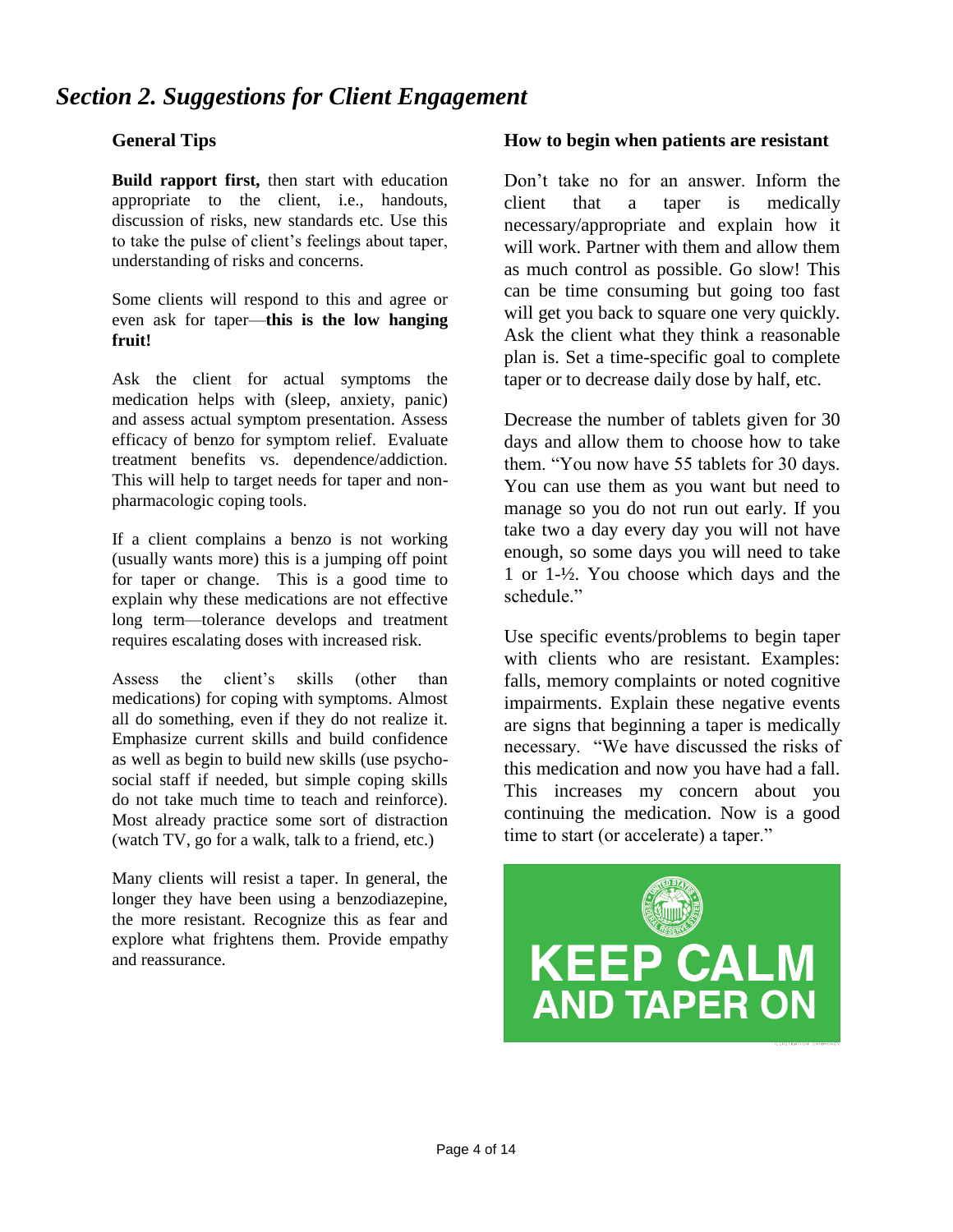#### **Common questions--ideas for responses**

## *\*"I've been using this medication for 20 years and I have never had problems, why is this necessary?"*

Explain that medicine has changed (as it frequently does) and we have learned more about the negative consequences of these medications. Identify and explain their specific risk factors.

"20 years ago, we did not know all of the risks associated with these medications and they were never intended for long-term use. Now we have more information about the risks of long-term use including cognitive impairment, falls, etc. As you age your body changes the way it processes the medication and this increases the risk for certain problems."

## *\*"I don't care about the risks. I have never fallen. I'd rather die than stop the medication."*

Empathize with difficulty after many years of using medication. Explain that it is your responsibility as a medical provider to practice in a safe way and you are concerned with their safety.

"I understand this will be hard for you, we will make decisions together about how to decrease; however, the plan will remain to continue to taper the medication. This medication offers short term relief (similar to a shot of alcohol) but does not treat the anxiety. These medications were never intended for long-term use. There are more appropriate and safer medications as well as coping skills you can learn to manage."

## *\*"This medication is the only thing that works for me. You want me to suffer."*

"I am here to help you and can offer alternatives to help you with your suffering. My goal is to keep you safe and offer you effective treatment. We will need to work together to find a way to relieve your suffering that does not put you at risk for…"



## *\*"You are treating me like an addict (or criminal) and I'm not."*

"I can understand why it feels that way but this is not specific to you. There are new standards in medicine that are applied to all clients throughout our system of care and across the nation. The practice of medicine changes as we receive new information. "

If appropriate, you can compare to the new standards with opioids as they may have heard about this in the news or may be aware because of their own treatment.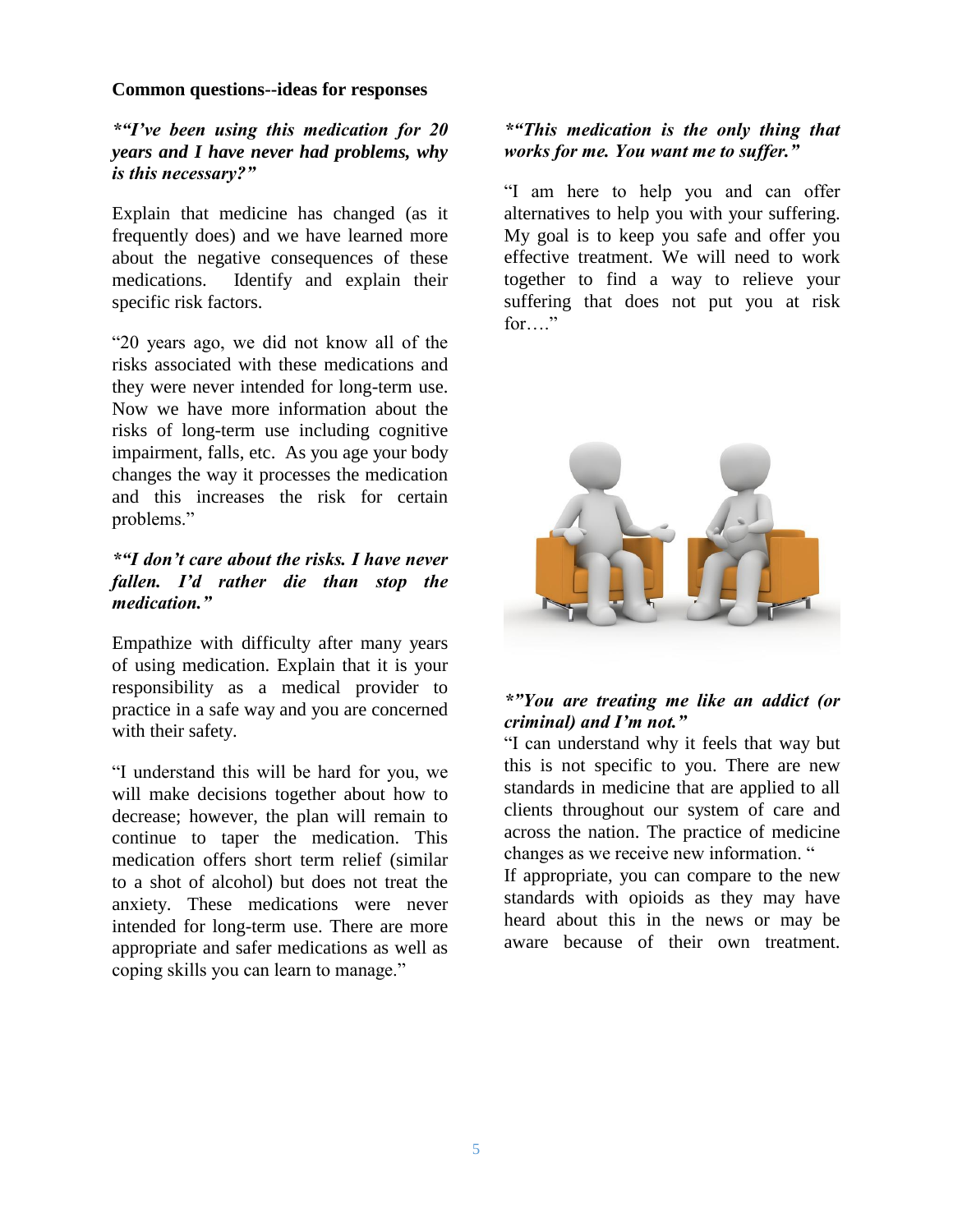# *Section 3. Evidence of Benefits of Deprescribing*

## *What does the Literature Say? A Brief Summary of Evidence on Benzodiazepine Deprescribing*

#### *Curran HV et al. Older Adults and withdrawal from benzodiazepine hypnotics in general practice: effects on cognitive function, sleep, mood and quality of life. Psychological Medicine (2003) 33: 1223-1237.*

- 80% of subjects successfully withdrew from benzodiazepines after semi-structured interview to gauge willingness/interest in discontinuing.
- Those who withdrew from BZDs performed better on several measures of cognition over time while those who continued on BZDs gradually worsened.
- Those who withdrew also had lower scores on measures of anxiety, concentration, irritability and lack of energy.
- Those who withdrew from BZDs did not have worse sleep ratings over time or as compared to the subjects who continued on BZDs. At week 52, the withdrawers who completed the study had better sleep ratings than they had at baseline. Results suggest that BZDs are not actually helping to treat sleep over the long-term.
- Success rates would be maximized if patients are provided:
	- $\triangleright$  A tapered dose regime (preferably down to placebo capsules)
	- $\triangleright$  Information about sleep
	- $\triangleright$  Psychological support

## *Goodwin Wilson M, et al. EMPOWERING Hospitalized Older Adults to Deprescribe Sedative-Hypnotics: A Pilot Study. JAGS (2018) 66: 1186-1189.*

- Study of 50 inpatients aged 65 and older found a brief intervention of offering the EMPOWER brochure to patients and encouragement to speak to the treating team if interested in sedative cessation resulted in 64% of subjects discontinuing benzodiazepines by 30-day post hospital discharge follow up.
- Of those interviewed at 30-days post discharge, self-reported sleep disturbance was no worse and no acute withdrawal symptoms were reported.
- Greatest success was seen in those who started tapering benzodiazepines while in the hospital. Suggests hospitalization may be an ideal opportunity to intervene and begin deprescribing benzodiazepines.

#### *Habraken et al. Gradual Withdrawal from Benzodiazepines in Residents of Homes of the Elderly: Experience and Suggestions for Future Research. Eur J Clin Pharmacol (1997) 51: 355-358.*

- Small study showed improvement in daily function scores over time vs. worsening in those who did not withdraw from BZDs.
- There was no significant difference in withdrawal symptoms between those who withdrew and those who remained on BZDs.
- Sleep quality worsened from baseline in the withdrawal period for those who withdrew from BZDs but gradually improved over the period.

## *Campbell AJ et al. Psychotropic Medication Withdrawal and a Home-Based Exercise Program t Prevent Falls: A Randomized Controlled Trial. JAGS (1999) 47: 850-853.*

- Those who continued on BZDs over the course of 44 weeks had more than twice as many falls than those who withdrew from them (17 vs. 40 falls). Controlling for fall history and # of meds taken, hazard ratio for falls in med withdrawal vs. continuation was 0.34 (95% CI 0.16-0.74).
- Only 35% of subjects randomized to placebo completed the period of taking study capsules. Of those, nearly half returned to taking BZDs once the study was over. The authors emphasize the importance of providing information and education about sleep and counseling to ensure and maintain success with BZD withdrawal. They also note that it would be best not to start the BZD at all, as "A prescription for a month or three may be a prescription for life."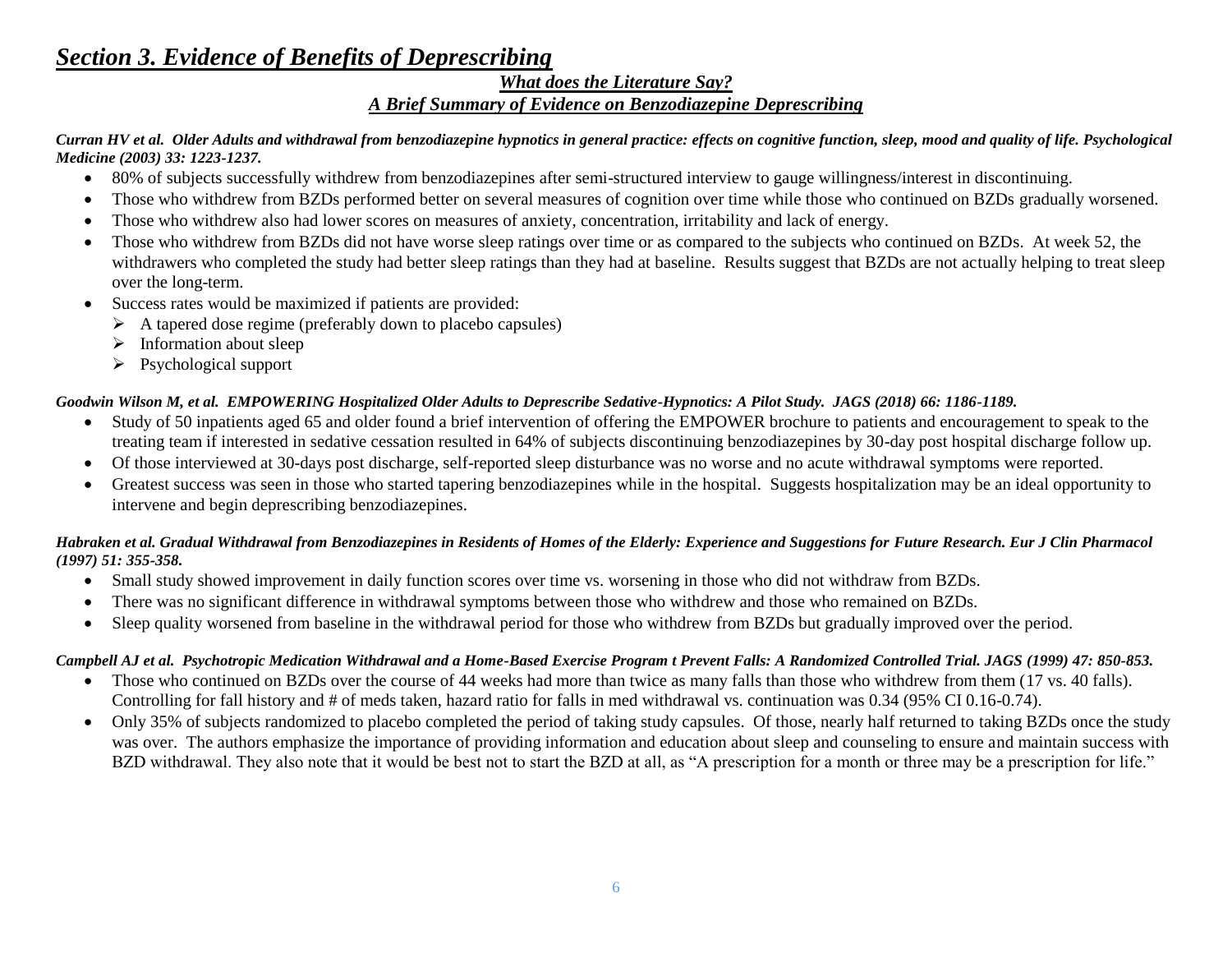#### *Raju B, Meagher D. Patient-controlled benzodiazepine dose reduction in a community mental health service. It J Psych Med (2005) 22: 42-45.*

- Of 158 patients of a community health clinic identified as having "suboptimal benzodiazepine" use, 82% were no longer prescribed a benzodiazepine or had substantially reduced their doses at 12 months follow up after an intervention including implementation of a prescribing policy, psychoeducation and offer of individual or group anxiety management. Of note, the largest percentage of these dropped from the service. However, 37% remained in care but with discontinued or substantially reduced benzodiazepine use.
- Attendance at anxiety management sessions and shorter duration of use were predictive of reduction or discontinuation of BZDs.
- An additional 13 patients who had remained on benzodiazepines at 12 months reduced or discontinued them by 24 months, suggesting long tapering and continued efforts at reduction may be successful in some cases.

#### *Vorma H, et al. Symptom Severity and Quality of Life after Benzodiazepine Withdrawal Treatment in Participants with Complicated Dependence. Addictive Behaviors (2004) 29: 1059-1065.*

 Patients with significant psychiatric diagnoses (including anxiety, depression, benzodiazepine and alcohol-dependence) and symptomatology who successfully reduced benzodiazepine use by a clinically significant amount  $(≥ 50%$  dose reduction) had the greatest improvements in symptom severity (including composite scores of tension, anxiety, insomnia and difficulty concentrating), psychiatric symptom checklist scores and health-related quality of life scores. This study was not exclusive to elderly patients.

#### **Systematic Reviews**

#### *Reeve E, et al. A Systematic Review of Interventions to Deprescribe Benzodiazpines and Other Hypnotics Among Older People. Eur J Clin Pharmacol (2017) 73: 927-935.*

- Review of 7 studies in the elderly found interventions including pharmacological substitution, general practitioner-targeted education, patient education and tapering, pharmacologic substitution or tapering with psychological support resulted in benzodiazepine discontinuation rates ranging from 27% to 80%.
- Most studies observed no difference in prevalence of withdrawal symptoms or sleep quality.
- Highest success rates were seen with pharmacological substitution to withdraw benzodiazepine with or without psychological support.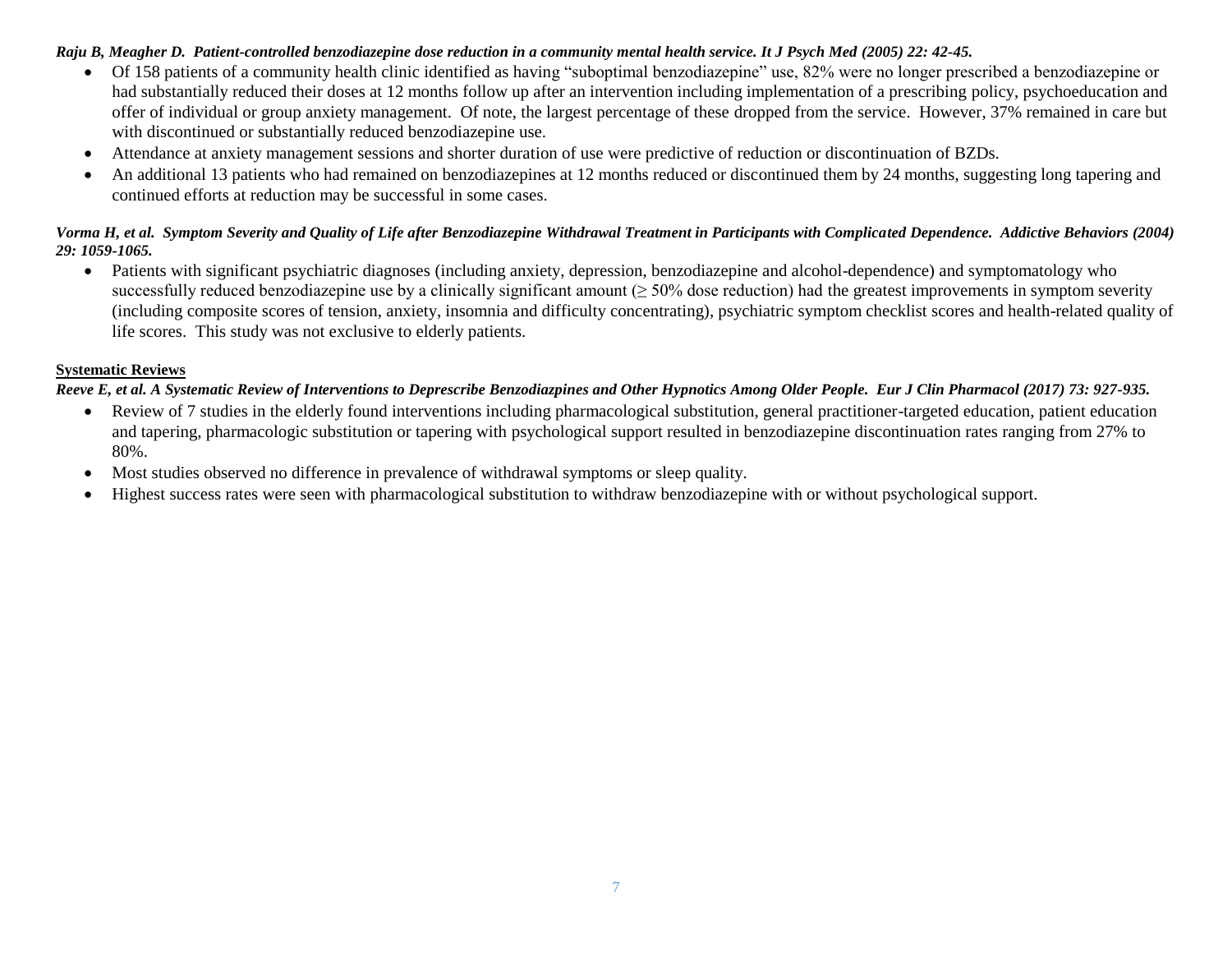| <b>Study Name and Design</b>      | <b>Study Population</b>            | <b>Measures</b>             | <b>Results</b>                                             | <b>Conclusions/Comments</b>             |
|-----------------------------------|------------------------------------|-----------------------------|------------------------------------------------------------|-----------------------------------------|
| Curran HV et al. Older            | Screened 192 long-term             | Assessed at wk 0, 12, 24;   | Of 104 in the taper groups,                                | Primary differences between those       |
| <b>Adults and withdrawal from</b> | $(daily >= 6 \text{ mo})$ users of | 50% of subjects assessed at | 80% successfully withdrew by wk 24                         | who withdrew from BZDs and those        |
| benzodiazepine hypnotics in       | $BZDs \geq 65YO$ from 25           | week 52 (some started later |                                                            | who did not emerged after 12 wks        |
| general practice: effects on      | general practices                  | in study and could not      | Withdrawal was confirmed by urine samples in 27 taper      |                                         |
| cognitive function, sleep,        |                                    | complete 52 wk assmt,       | subjects.                                                  | At 24 and 52 wks:                       |
| mood and quality of life.         | 138 agreed to participate          | others were drop outs)      |                                                            | -Those with withdrew had had            |
| <b>Psychological Medicine</b>     | 104 who agreed to taper            |                             | Cognitive and Psychomotor Fnx:                             | improvements in several cognitive       |
| 2003; 33: 1223-1237.              | 34 remained on BZD                 | Adherence measured via UA   | Group A vs $B$ – no sig. differences when controlled for   | measures while continuers declined      |
|                                   |                                    | at baseline and 52 wks for  | age and IQ                                                 | over time                               |
| Randomized, double-blind          | Avg Age 77                         | 27/52 taper subjects who    |                                                            |                                         |
| <b>BZD</b> taper                  | 71% female                         | completed study             | Taper vs Non-Taper-                                        | No higher rating of BZD withdrawal      |
|                                   |                                    |                             | Accuracy in speed of info processing: withdrawers          | sx was noted in those who withdrew      |
| Interventions:                    | Excluded:                          | Cognitive assessments       | slightly $\uparrow$ performance on some cognitive and      | vs. those who remained on these         |
| Initial semi-structured           | $\bullet$ dementia/cog dysfnxn;    | Spot the Word               | psychomotor tasks; continuers $\downarrow$ over time.      | agents.                                 |
| interview to discuss attitudes    | deafness or visual                 | Speed of Comprehension      | Other measures did not differ between groups when          |                                         |
| and beliefs about BZDs and        | impairment;                        | Prose Recall                | controlled for age and IQ.                                 | No sig. difference in sleep ratings     |
| sleep, then                       | • current major psych              | Map Location Task           |                                                            | between the withdrawal group and        |
| Group A: tapered over 8-9         | $d$ /0                             | Digit Span                  |                                                            | the continuers suggesting that over     |
| wks starting week 1; placebo      | $\bullet$ hx of sz;                | Speed of Info Processing    | For those with wk 52 measures, withdrawers $\uparrow$ on 4 | prolonged periods, BZDs do not          |
| to wk 24 then stopped taking      | • end of life care;                |                             | measures (map search, reaction time in speed of info       | help people sleep. In those who         |
| anything.                         | • GP's choice that pt              | Alertness/Psychomotor       | processing, total digit span, and simple reaction time),   | remained on BZDs, there was a           |
| Group B: usual dose x 12 wks      | was inappropriate for              | Simple reaction time        | while continuers $\downarrow$ over time.                   | positive correlation at all time points |
| then tapered as above to wk       | $d/c$ .                            | Tapping speed               |                                                            | between dose and rating of sleep        |
| 24, then stopped taking           |                                    |                             | Mood and HRQOL:                                            | problems. Unclear if this is a cause    |
| anything.                         | Note:                              | <b>HRQOL</b>                | Few sig differences between Groups A & B.                  | or consequence.                         |
| Group C: subjects who did not     | 60% on BZDs >10 y                  | SF-36                       |                                                            |                                         |
| want to withdraw from BZDs        | 27% on BZDs > 20 y                 |                             | Group C had higher anxiety scores and more impaired        | Higher drop-out rate in those who       |
| ("continuers").                   |                                    | <b>BZD W/D Sx</b>           | concentration at wk 24. Also more irritability and lack    | remained on BZDs.                       |
|                                   |                                    | <b>BWS</b> Questionnaire    | of energy throughout trial.                                |                                         |
| Taper schedules were              |                                    |                             |                                                            | Success rates would be maximized        |
| designed specific to the          |                                    | Sleep                       | Sleep/Withdrawal ratings:                                  | if patients are provided:               |
| subjects BZD and dose. All        |                                    | Diary                       | Group A vs. B--Neither group's sleep ratings worsened      | • A tapered dose regime                 |
| doses and placebo were            |                                    | Sleep rating                | during withdrawal. Between wk 12-24 (after withdrawal),    | (preferably down to placebo             |
| formulated in identical           |                                    |                             | group A rated improved sleep. At wk 52, both A & B         | capsules)                               |
| capsules.                         |                                    |                             | rated fewer sleep problems than at baseline (NS when       | • Information about sleep               |
|                                   |                                    |                             | controlled for age).                                       | • Psychological support                 |
|                                   |                                    |                             |                                                            |                                         |
|                                   |                                    |                             | Taper vs. Non-Taper                                        | Authors advocate that blind             |
|                                   |                                    |                             | No sig differences at any point of measurement             | tapering to placebo is more effective   |
|                                   |                                    |                             | between continuers and withdrawers in ratings of           | because it removed the                  |
|                                   |                                    |                             | sleep problems or intensity of dreaming.                   | psychological impact of removal of      |
|                                   |                                    |                             | No significant diff in withdrawal sx amongst the           | the drug.                               |
|                                   |                                    |                             | groups. Only association was with dose-higher doses        |                                         |
|                                   |                                    |                             | correlated with higher withdrawal score at baseline, but   |                                         |
|                                   |                                    |                             | no difference b/t groups or over time.                     |                                         |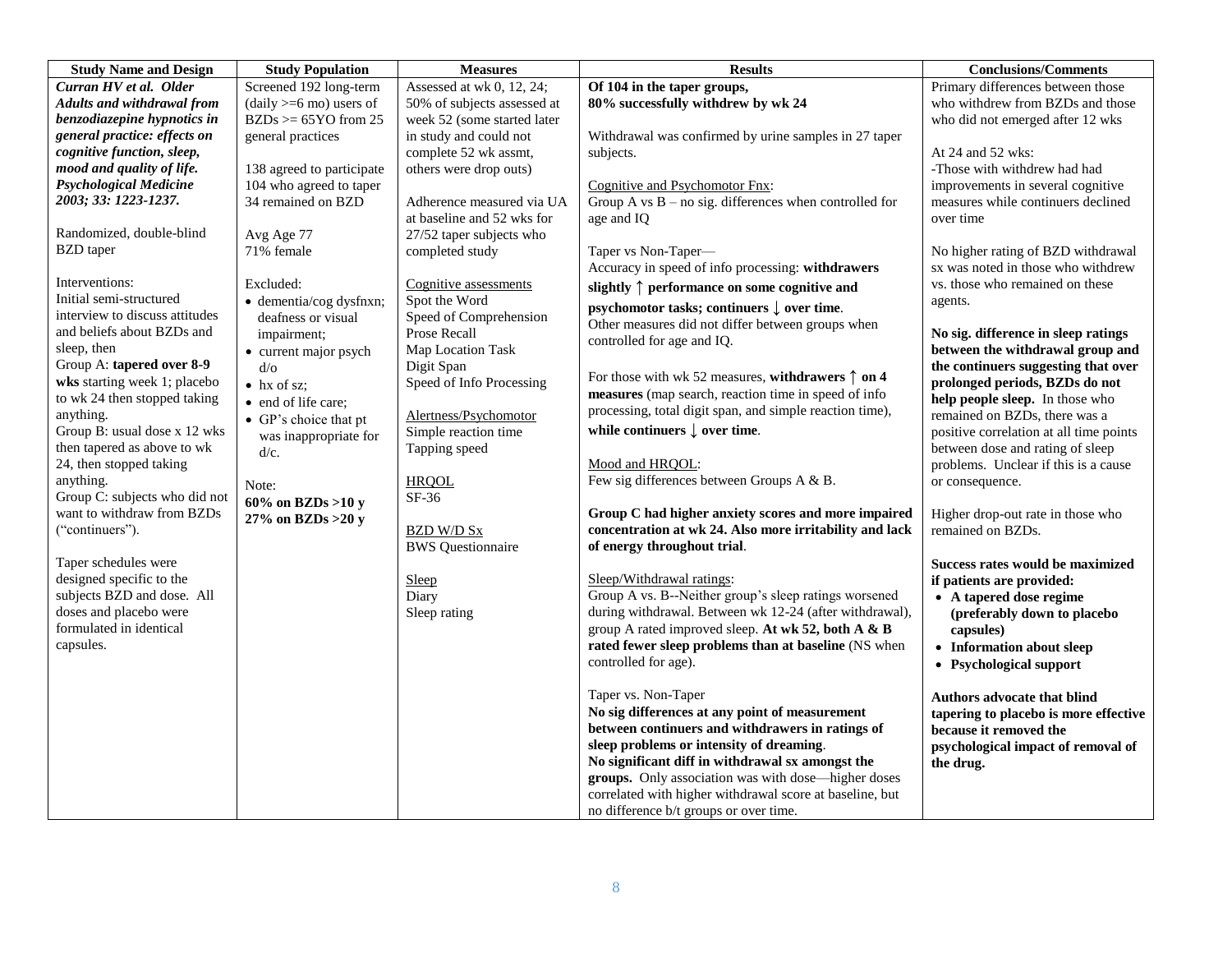| <b>Study Name and Design</b>                                                                                                                                                                                                                                                                                                                                                                                                                                                                                                                                                                                                                                                                                | <b>Study Population</b>                                                                                                                                                                                                                                                                                                                                                                                                                                                                                                                                                                                                                                                  | <b>Measures</b>                                                                                                                                                                                                                                                                                                                     | <b>Results</b>                                                                                                                                                                                                                                                                                                                                                                                                                                                                                                                                                                                                                                                                                                                                           | <b>Conclusions/Comments</b>                                                                                                                                                                                                                                                                                                                                                                                                                                                                                                                                                                                                                                                                                                                                                                                                                                                               |
|-------------------------------------------------------------------------------------------------------------------------------------------------------------------------------------------------------------------------------------------------------------------------------------------------------------------------------------------------------------------------------------------------------------------------------------------------------------------------------------------------------------------------------------------------------------------------------------------------------------------------------------------------------------------------------------------------------------|--------------------------------------------------------------------------------------------------------------------------------------------------------------------------------------------------------------------------------------------------------------------------------------------------------------------------------------------------------------------------------------------------------------------------------------------------------------------------------------------------------------------------------------------------------------------------------------------------------------------------------------------------------------------------|-------------------------------------------------------------------------------------------------------------------------------------------------------------------------------------------------------------------------------------------------------------------------------------------------------------------------------------|----------------------------------------------------------------------------------------------------------------------------------------------------------------------------------------------------------------------------------------------------------------------------------------------------------------------------------------------------------------------------------------------------------------------------------------------------------------------------------------------------------------------------------------------------------------------------------------------------------------------------------------------------------------------------------------------------------------------------------------------------------|-------------------------------------------------------------------------------------------------------------------------------------------------------------------------------------------------------------------------------------------------------------------------------------------------------------------------------------------------------------------------------------------------------------------------------------------------------------------------------------------------------------------------------------------------------------------------------------------------------------------------------------------------------------------------------------------------------------------------------------------------------------------------------------------------------------------------------------------------------------------------------------------|
| Goodwin Wilson M, et al.<br><b>EMPOWERING Hospitalized</b><br><b>Older Adults to Deprescribe</b><br><b>Sedative Hypnotics: A Pilot</b><br>Study. JAGS 2018 66: 1186-<br>1189.<br>Sequential engagement with<br>inpatients aged $\geq$ 65 single 52-<br>bed hospital unit prescribed<br>sedatives and using them<br>regularly prior to admission.<br>Subjects provided<br><b>EMPOWER</b> patient education<br>brochure and encouraged to<br>talk to treating team if<br>interested in sedative<br>cessation. Follow up 30 days<br>post discharge with phone call<br>and pharmacy record review.                                                                                                              | $N = 50$<br>Median age $= 79$ yo<br>26% female<br>Median hospital length of stay<br>$= 8 \text{ days}$<br>Excluded those admitted for<br>alcohol withdrawal, or with a<br>seizure disorder or clearly<br>defined life expectancy of $<$ 3<br>mos<br>Results were compared to<br>sedative prescribing rate at<br>hospital discharge for a<br>historical comparison group<br>of similar patients in the same<br>hospital unit one year prior.                                                                                                                                                                                                                              | Sedative prescribing at<br>hospital discharge and<br>at 30 days follow up.<br>Self-reported sleep<br>disturbance using the<br>Sleep-related<br>disturbance<br>questionnaire<br>administered at the<br>start of hospitalization<br>and at 30-day f/u for<br>those who consented<br>to 30-day post<br>discharge interview<br>$(N=47)$ | At hospital discharge:<br>36/50 (72%) were deprescribed in study group<br>vs. 42/202 (21%) deprescribed in comparison group<br>At 30-days follow up (treatment group only):<br>32/50 (64%) were deprescribed from sedatives in study<br>group<br>$\bullet$<br>29 deprescribed in the hospital remained off BZDs<br>3 others initiated deprescribing after hospitalization<br>$\bullet$<br>Of the 47 who consented to a 30-day post hospital<br>interview:<br>$\bullet$<br>Self-reported sleep disturbance was no worse than<br>that reported pre-hospitalization<br>No episodes of acute withdrawal were reported<br>$\bullet$<br>Significantly more sedative discontinuation in those<br>who initiated tapering in the hospital vs. after<br>discharge. | Simple intervention of provision of an<br>educational brochure about sedative risks and<br>deprescribing and encouragement for patients to<br>talk to their treating team about sedative<br>cessation resulted in a significant number of<br>patients discontinuing their sedative use.<br>Results were significantly better than a similar<br>intervention implemented in the community<br>setting (wherein the brochure was mailed to<br>identified patients at home, resulting in 27%<br>deprescribing rate), suggesting <b>hospitalization</b><br>may be an important opportunity to initiate<br>deprescribing.                                                                                                                                                                                                                                                                       |
| Habraken et al. Gradual<br>Withdrawal from<br><b>Benzodiazepines in Residents</b><br>of Homes of the Elderly:<br><b>Experience and Suggestions</b><br>for Future Research. Eur J<br>Clin Pharmacol 1997; 51:<br>355-358.<br>Double-Blind RCT of subjects<br>switched to equivalent doses<br>of lorazepam and then<br>randomly allocated to be<br>tapered to placebo or remain<br>on BZD. Assessed for<br>outcomes on BZD withdrawal<br>and sleep quality.<br>Converted to equivalent<br>lorazepam doses then tapered<br>over 5 wks:<br>Reduce x 25%/wk x 3wks<br>Reduce x12.5%/wk x2wks<br>Continue on placebo x1yr<br>Estimated needing 63 subjects<br>in each group to detect a<br>meaningful difference. | 328 potentially eligible BZD<br>users in 10 homes for the<br>elderly<br>Only 55 subjects deemed<br>eligible by GP and nurse.<br>Of those, 12 refused/ unable<br>to answer questions after<br>randomization.<br>Approx. 33% of subjects<br>dropped out before study end.<br>• Drop outs more likely<br>converted to lorazepam<br>from another BZD<br>• Drop outs taking a higher<br><b>BZD</b> dose<br>Inclusion criteria:<br>• Age $\geq 65$ Y<br>• Use of BZD $\geq$ 1 y<br>• Consistent daily dose of<br>BZD for $\geq 1$ mo<br>Exclusion criteria:<br>• Serious dementia,<br>medical/psych illness<br>• Unable to answer simple<br>questions<br>• Recent psychotrauma | Benzodiazepine<br>Withdrawal Rating<br>Questionnaire<br>$(0-52, lower = better)$<br>Groningen Sleep<br><b>Quality Scale</b><br>$(0-14, \text{higher} = \text{better})$<br>Geriatrics Behavior<br><b>Observation Scale</b><br>(34-170, higher<br>$=$ better)                                                                         | For subjects who stayed in the study:<br>Daily functioning scores (on geriatric behavior<br>observation scale) improved at 6 months and 1 year<br>in the placebo group but worsened in the lorazepam<br>group.<br>Withdrawal symptom scores showed little fluctuation<br>during the withdrawal phase<br>Subjective sleep quality decreased from baseline in the<br>placebo group and increased in the lorazepam group<br>compared to baseline. There were slight increases in<br>sleep quality for both groups over time through the<br>withdrawal phase.                                                                                                                                                                                                | Unable to meet enrollment needs due to<br>challenges with identifying and enrolling eligible<br>subjects. Therefore study is not powered to<br>draw statistically significant conclusions,<br>however, results are suggestive of potential<br>behavioral/functional benefit of tapering of<br>benzodiazepine without significant impact of<br>withdrawal symptoms.<br>Comparisons were made with those who<br>remained in the study-no intent-to-treat<br>analysis available.<br>Reliance on GP and nurse screening led to a low<br>identification of eligible subjects. Further,<br>conversion to lorazepam for purposes of<br>maintaining blinding was associated with higher<br>drop-out rate. Additionally, higher initial<br>doses of BZD was associated with higher<br>drop-out rate.<br>Several drop-outs were due to complaints of<br>worsened sleep during the withdrawal phase. |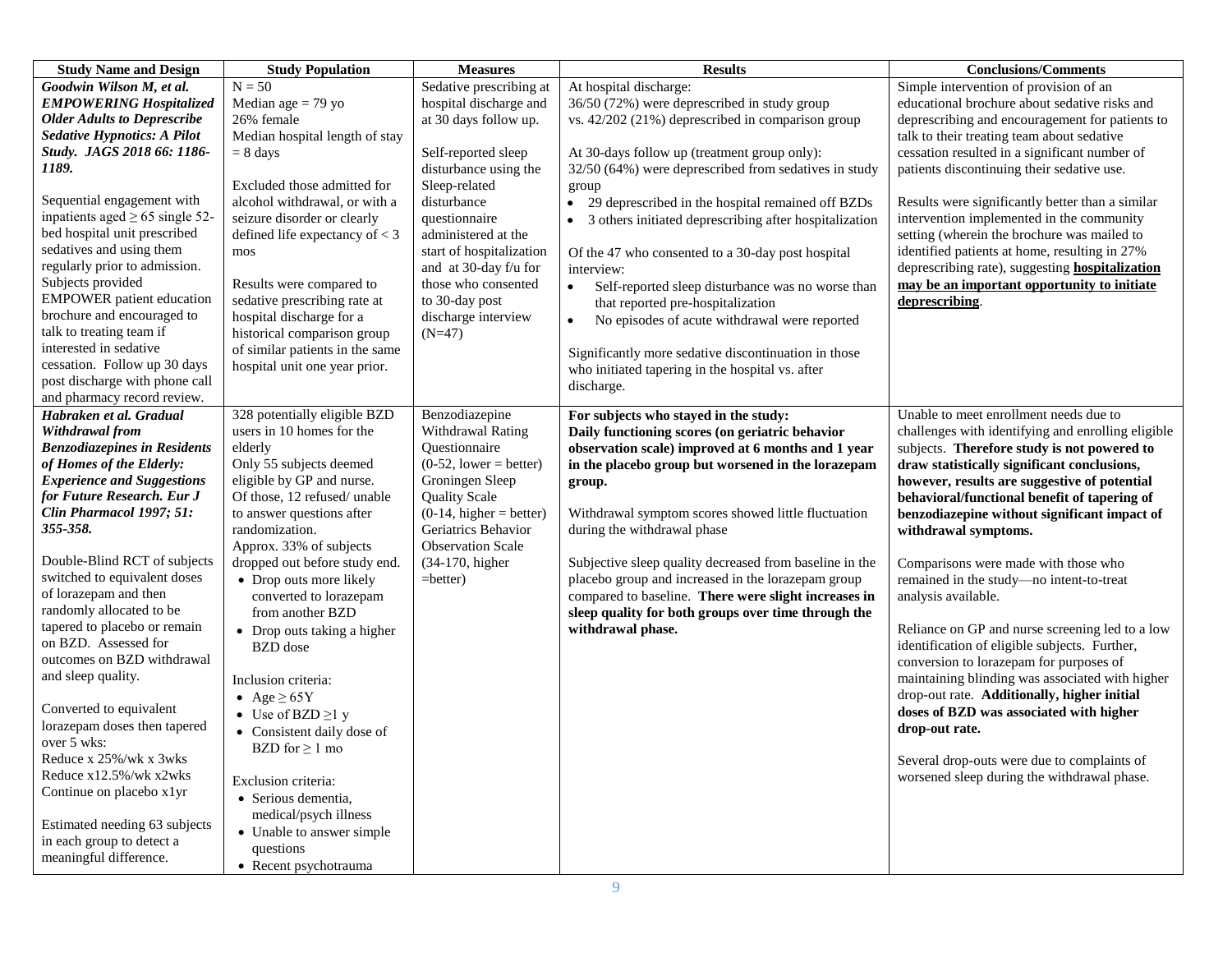| <b>Study Name and Design</b>    | <b>Study Population</b>          | <b>Measures</b>       | <b>Results</b>                                          | <b>Conclusions/Comments</b>                       |
|---------------------------------|----------------------------------|-----------------------|---------------------------------------------------------|---------------------------------------------------|
| Campbell AJ et al.              | 493 people identified from       | Monitored for falls x | Only 17 of 48 (35%) randomized to med withdrawal        | Authors note that this is a small pilot study but |
| <b>Psychotropic Medication</b>  | registers of 17 general          | 44 wks - recorded     | completed 44 wks of taking study capsules. Twenty-      | supports further research being done to assess    |
| Withdrawal and a Home-          | practice groups and invited to   | daily by participants | five of 45 (56%) subjects randomized to no med          | effects on falls of reduction or elimination of   |
| <b>Based Exercise Program t</b> | participate                      | using return address, | withdrawal completed 44 wks of study capsules. Most     | various types of psychotropic medications.        |
| Prevent Falls: A Randomized     |                                  | postage-paid tear-off | common reason for stopping the study capsules was       |                                                   |
| Controlled Trial. JAGS 1999;    | $N = 93$ women and men           | monthly calendars.    | "not sleeping" (45% of med withdrawal group and         | They also note that although they had support     |
| 47: 850-853.                    | randomized                       | Only stopped          | 25% of med continuation group.                          | services available if needed, once subjects felt  |
|                                 | Mean age approx. 75              | monitoring if subject |                                                         | their study medication was ineffective, it was    |
| Blinded RCT; 2X2 factorial      |                                  | dies or withdrew from | A total of 72 of the original 93 completed 44 wks of    | very hard to get them to stay on it. More         |
| design.                         | Inclusion criteria:              | study.                | falls monitoring.                                       | information about sleep and provision of          |
|                                 | • Age $>= 65 \text{YO}$          |                       | Med withdrawal group: 17 falls                          | counseling from the start may help retain         |
| Randomized to 1 of 4 groups:    | • Currently taking a BZD,        | Recorded meds 1       | Med continuation group: 40 falls                        | more people in med withdrawal.                    |
| -Gradual psychotropic med       | other hypnotic,                  | month after           | Med withdrawal vs. continuation: falls rate 0.52 vs.    |                                                   |
| withdrawal + home-based         | antidepressant or major          | completion of study.  | 1.16 per person-year                                    | Psychotropic med withdrawal may be the            |
| exercise program                | tranquilizer                     |                       |                                                         | most effective falls prevention intervention      |
| -Med withdrawal only            | • Ambulatory within their        |                       | Exercise program: 22 falls                              | however, withdrawal is difficult. Would be        |
| -Exercise only                  | own residence                    |                       | No exercise program: 35 falls                           | better not to start. "A prescription for a        |
| -No intervention                | • Not receiving PT               |                       | Exercise program vs. none: falls rate 0.71 vs. 0.97 per | month or three may be a prescription for life."   |
|                                 | • GP thought they would          |                       | person-year                                             |                                                   |
| Meds reformulated as capsules   | benefit from med                 |                       |                                                         |                                                   |
| for blinding.                   | withdrawal                       |                       | Group receiving neither intervention: 29 falls (51%     |                                                   |
| Med withdrawal:                 |                                  |                       | of all falls)                                           |                                                   |
| Reduced to 80% at 2 wks         | Exclusion criteria:              |                       |                                                         |                                                   |
| Reduced to 60% at 5wks          | • Score of $\leq$ (out of 10) on |                       | HR for falls med withdrawal vs. not: 0.34 when          |                                                   |
| Reduced to 40% at 8 wks         | mental status questionnaire      |                       | controlled for fall history and # of meds taken         |                                                   |
| Reduced to 20% at 11 wks        |                                  |                       | HR for falls exercise vs. not: 0.87                     |                                                   |
| Placebo only at 14 wks          |                                  |                       |                                                         |                                                   |
| If participants stopped taking  |                                  |                       | One month after study completion, 8 of 17 (47%)         |                                                   |
| study capsules, encouraged to   |                                  |                       | subjects from the med withdrawal groups had             |                                                   |
| continue with falls monitoring  |                                  |                       | returned to taking psychotropic medication              |                                                   |
|                                 |                                  |                       |                                                         |                                                   |
| Exercise program prescribed     |                                  |                       |                                                         |                                                   |
| by a PT during 4 home visits    |                                  |                       |                                                         |                                                   |
| in the first 2 mos.             |                                  |                       |                                                         |                                                   |
| Individualized strength &       |                                  |                       |                                                         |                                                   |
| balance prescribed. Exercise    |                                  |                       |                                                         |                                                   |
| 30 min $3x/wk + walk 2x/wk$ .   |                                  |                       |                                                         |                                                   |
|                                 |                                  |                       |                                                         |                                                   |
| Investigator confirming fall    |                                  |                       |                                                         |                                                   |
| events was blind to group       |                                  |                       |                                                         |                                                   |
| allocation.                     |                                  |                       |                                                         |                                                   |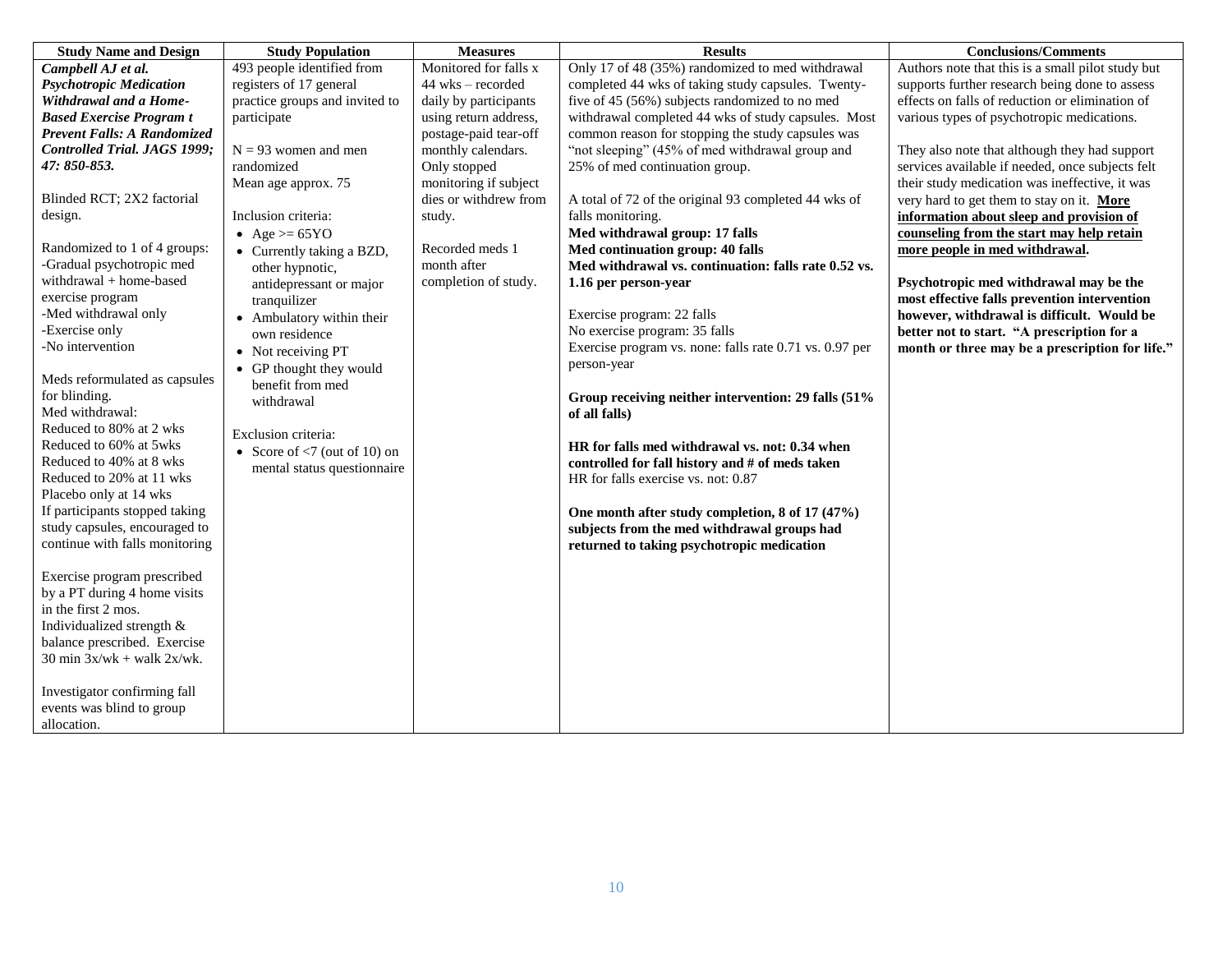| <b>Study Name and Design</b>                                                                                                                                                                                                                                                                                                                                                                                                                                                                                                                                                                                                                                                                              | <b>Study Population</b>                                                                                                                                                                                                                                                                                                                                                                                                                                                                                                                                                                                                                                             | <b>Measures</b>                                                                                                                                                                                                                                                 | <b>Results</b>                                                                                                                                                                                                                                                                                                                                                                                                                                                                                                                                                                      | <b>Conclusions/Comments</b>                                                                                                                                                                                                                                                                                                                                                                                                                                                                                                                                                                                                                                                                                                                                                                                                                                                                                        |
|-----------------------------------------------------------------------------------------------------------------------------------------------------------------------------------------------------------------------------------------------------------------------------------------------------------------------------------------------------------------------------------------------------------------------------------------------------------------------------------------------------------------------------------------------------------------------------------------------------------------------------------------------------------------------------------------------------------|---------------------------------------------------------------------------------------------------------------------------------------------------------------------------------------------------------------------------------------------------------------------------------------------------------------------------------------------------------------------------------------------------------------------------------------------------------------------------------------------------------------------------------------------------------------------------------------------------------------------------------------------------------------------|-----------------------------------------------------------------------------------------------------------------------------------------------------------------------------------------------------------------------------------------------------------------|-------------------------------------------------------------------------------------------------------------------------------------------------------------------------------------------------------------------------------------------------------------------------------------------------------------------------------------------------------------------------------------------------------------------------------------------------------------------------------------------------------------------------------------------------------------------------------------|--------------------------------------------------------------------------------------------------------------------------------------------------------------------------------------------------------------------------------------------------------------------------------------------------------------------------------------------------------------------------------------------------------------------------------------------------------------------------------------------------------------------------------------------------------------------------------------------------------------------------------------------------------------------------------------------------------------------------------------------------------------------------------------------------------------------------------------------------------------------------------------------------------------------|
| Goodwin Wilson M, et al.<br><b>EMPOWERING Hospitalized</b><br><b>Older Adults to Deprescribe</b><br><b>Sedative Hypnotics: A Pilot</b>                                                                                                                                                                                                                                                                                                                                                                                                                                                                                                                                                                    | $N = 50$<br>Median age $= 79$ yo<br>26% female<br>Median hospital length of                                                                                                                                                                                                                                                                                                                                                                                                                                                                                                                                                                                         | Sedative prescribing at<br>hospital discharge and at<br>30 days follow up.                                                                                                                                                                                      | At hospital discharge:<br>36/50 (72%) were deprescribed in study group<br>vs. 42/202 (21%) deprescribed in comparison group                                                                                                                                                                                                                                                                                                                                                                                                                                                         | Simple intervention of provision of<br>an educational brochure about<br>sedative risks and deprescribing and<br>encouragement for patients to talk to                                                                                                                                                                                                                                                                                                                                                                                                                                                                                                                                                                                                                                                                                                                                                              |
| Study. JAGS 2018 66: 1186-<br>1189.<br>Sequential engagement with<br>inpatients aged $\geq 65$ single 52-<br>bed hospital unit prescribed<br>sedatives and using them<br>regularly prior to admission.<br>Subjects provided EMPOWER<br>patient education brochure and<br>encouraged to talk to treating<br>team if interested in sedative<br>cessation. Follow up 30 days<br>post discharge with phone call<br>and pharmacy record review.                                                                                                                                                                                                                                                                | $stay = 8 days$<br>Excluded those admitted for<br>alcohol withdrawal, or with<br>a seizure disorder or clearly<br>defined life expectancy of <<br>3 mos<br>Results were compared to<br>sedative prescribing rate at<br>hospital discharge for a<br>historical comparison group<br>of similar patients in the<br>same hospital unit one year<br>prior.                                                                                                                                                                                                                                                                                                               | Self-reported sleep<br>disturbance using the<br>Sleep-related disturbance<br>questionnaire<br>administered at the start<br>of hospitalization and at<br>30-day f/u for those who<br>consented to 30-day post<br>discharge interview<br>$(N=47)$                 | At 30-days follow up (treatment group only):<br>32/50 (64%) were deprescribed from sedatives in study<br>group<br>• 29 deprescribed in the hospital remained off BZDs<br>• 3 others initiated deprescribing after hospitalization<br>Of the 47 who consented to a 30-day post hospital<br>interview:<br>Self-reported sleep disturbance was no worse than<br>$\bullet$<br>that reported pre-hospitalization<br>No episodes of acute withdrawal were reported<br>Significantly more sedative discontinuation in those who<br>initiated tapering in the hospital vs. after discharge. | their treating team about sedative<br>cessation resulted in a significant<br>number of patients discontinuing<br>their sedative use.<br>Results were significantly better than<br>a similar intervention implemented in<br>the community setting (wherein the<br>brochure was mailed to identified<br>patients at home, resulting in 27%<br>deprescribing rate), suggesting<br>hospitalization may be an<br>important opportunity to initiate<br>deprescribing.                                                                                                                                                                                                                                                                                                                                                                                                                                                    |
| Habraken et al. Gradual<br>Withdrawal from<br><b>Benzodiazepines in Residents</b><br>of Homes of the Elderly:<br><b>Experience and Suggestions</b><br>for Future Research. Eur J<br>Clin Pharmacol 1997; 51:<br>355-358.<br>Double-Blind RCT of subjects<br>switched to equivalent doses of<br>lorazepam and then randomly<br>allocated to be tapered to<br>placebo or remain on BZD.<br>Assessed for outcomes on BZD<br>withdrawal and sleep quality.<br>Converted to equivalent<br>lorazepam doses then tapered<br>over 5 wks:<br>Reduce x 25%/wk x 3wks<br>Reduce x12.5%/wk x2wks<br>Continue on placebo x lyr<br>Estimated needing 63 subjects<br>in each group to detect a<br>meaningful difference. | 328 potentially eligible<br>BZD users in 10 homes for<br>the elderly<br>Only 55 subjects deemed<br>eligible by GP and nurse.<br>Of those, 12 refused/ unable<br>to answer questions after<br>randomization.<br>Approx. 33% of subjects<br>dropped out before study<br>end.<br>• Drop outs more likely<br>converted to lorazepam<br>from another BZD<br>• Drop outs taking a<br>higher BZD dose<br>Inclusion criteria:<br>• Age $\geq 65Y$<br>• Use of BZD $\geq$ 1 y<br>• Consistent daily dose of<br>BZD for $\geq 1$ mo<br>Exclusion criteria:<br>• Serious dementia,<br>medical/psych illness<br>• Unable to answer simple<br>questions<br>• Recent psychotrauma | Benzodiazepine<br>Withdrawal Rating<br>Questionnaire<br>$(0-52, lower = better)$<br>Groningen Sleep Quality<br>Scale<br>$(0-14, \text{higher} = \text{better})$<br>Geriatrics Behavior<br><b>Observation Scale</b><br>$(34-170, \text{higher} = \text{better})$ | For subjects who stayed in the study:<br>Daily functioning scores (on geriatric behavior<br>observation scale) improved at 6 months and 1 year in<br>the placebo group but worsened in the lorazepam<br>group.<br>Withdrawal symptom scores showed little fluctuation<br>during the withdrawal phase<br>Subjective sleep quality decreased from baseline in the<br>placebo group and increased in the lorazepam group<br>compared to baseline. There were slight increases in<br>sleep quality for both groups over time through the<br>withdrawal phase.                           | Unable to meet enrollment needs due<br>to challenges with identifying and<br>enrolling eligible subjects.<br>Therefore study is not powered to<br>draw statistically significant<br>conclusions, however, results are<br>suggestive of potential<br>behavioral/functional benefit of<br>tapering of benzodiazepine without<br>significant impact of withdrawal<br>symptoms.<br>Comparisons were made with those<br>who remained in the study-no<br>intent-to-treat analysis available.<br>Reliance on GP and nurse screening<br>led to a low identification of eligible<br>subjects. Further, conversion to<br>lorazepam for purposes of<br>maintaining blinding was associated<br>with higher drop-out rate.<br>Additionally, higher initial doses of<br><b>BZD</b> was associated with higher<br>drop-out rate.<br>Several drop-outs were due to<br>complaints of worsened sleep during<br>the withdrawal phase. |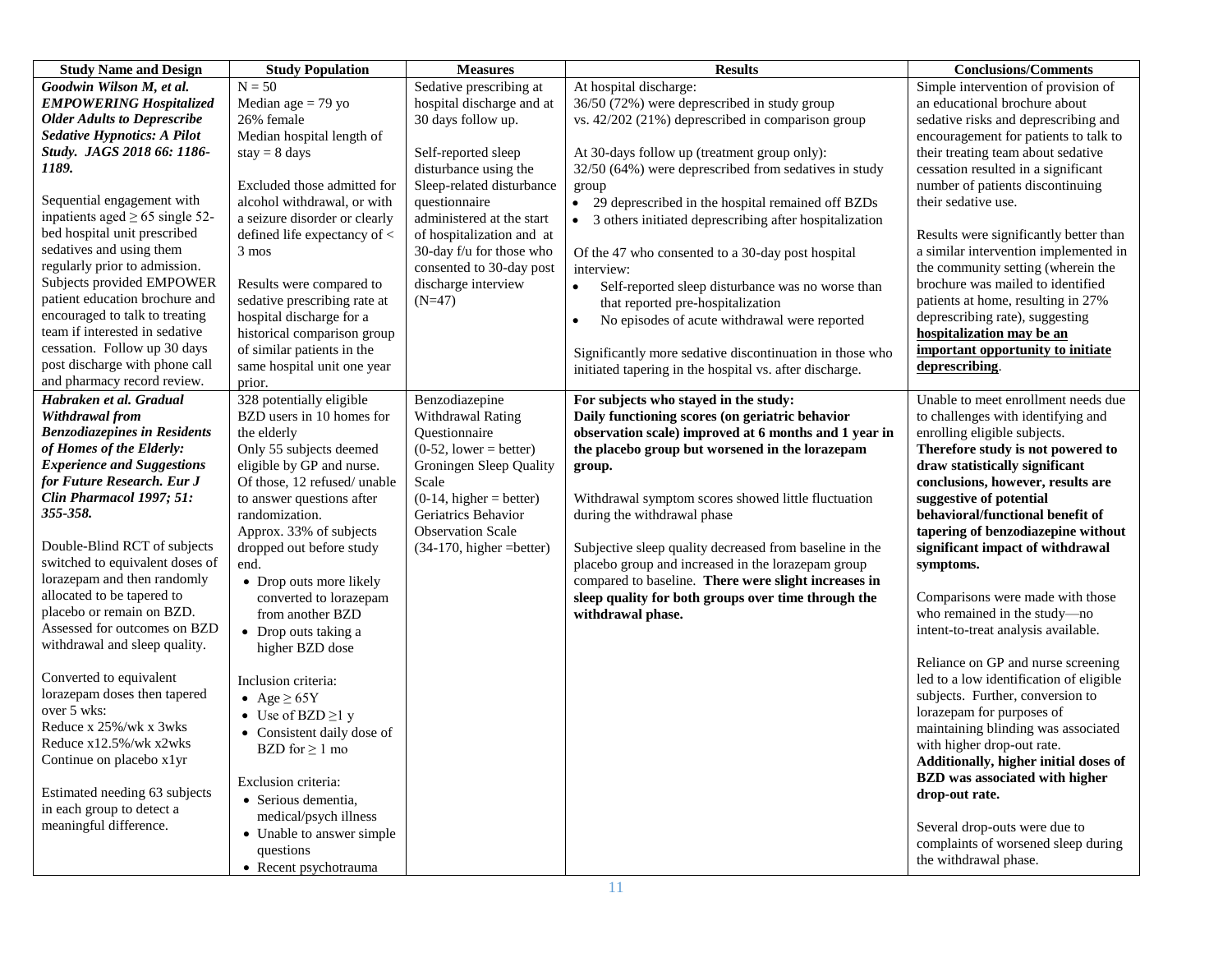| <b>Study Name and Design</b>                                                                                                                                                                                                                                                                                                                                                                                                                                                                                                                                             | <b>Study Population</b>                                                                                                                                                                                                                                                                                                                                                                                                                                                                                                  | <b>Measures</b>                                                                                                                                                                                                                                                                   | <b>Results</b>                                                                                                                                                                                                                                                                                                                                                                                                                                                                                                                                                                                                                                                                                                                                                                                                                                                                                                    | <b>Conclusions/Comments</b>                                                                                                                                                                                                                                                                                                                                                                                                                                                                                                                                                                                                                                                                                                                                                                 |
|--------------------------------------------------------------------------------------------------------------------------------------------------------------------------------------------------------------------------------------------------------------------------------------------------------------------------------------------------------------------------------------------------------------------------------------------------------------------------------------------------------------------------------------------------------------------------|--------------------------------------------------------------------------------------------------------------------------------------------------------------------------------------------------------------------------------------------------------------------------------------------------------------------------------------------------------------------------------------------------------------------------------------------------------------------------------------------------------------------------|-----------------------------------------------------------------------------------------------------------------------------------------------------------------------------------------------------------------------------------------------------------------------------------|-------------------------------------------------------------------------------------------------------------------------------------------------------------------------------------------------------------------------------------------------------------------------------------------------------------------------------------------------------------------------------------------------------------------------------------------------------------------------------------------------------------------------------------------------------------------------------------------------------------------------------------------------------------------------------------------------------------------------------------------------------------------------------------------------------------------------------------------------------------------------------------------------------------------|---------------------------------------------------------------------------------------------------------------------------------------------------------------------------------------------------------------------------------------------------------------------------------------------------------------------------------------------------------------------------------------------------------------------------------------------------------------------------------------------------------------------------------------------------------------------------------------------------------------------------------------------------------------------------------------------------------------------------------------------------------------------------------------------|
| Campbell AJ et al.<br><b>Psychotropic Medication</b><br>Withdrawal and a Home-<br><b>Based Exercise Program t</b><br>Prevent Falls: A Randomized<br>Controlled Trial. JAGS 1999;<br>47: 850-853.<br>Blinded RCT; 2X2 factorial<br>design.<br>Randomized to 1 of 4 groups:<br>-Gradual psychotropic med<br>withdrawal + home-based<br>exercise program<br>-Med withdrawal only<br>-Exercise only<br>-No intervention<br>Meds reformulated as capsules<br>for blinding.<br>Med withdrawal:<br>Reduced to 80% at 2 wks<br>Reduced to 60% at 5wks<br>Reduced to 40% at 8 wks | 493 people identified from<br>registers of 17 general<br>practice groups and invited<br>to participate<br>$N = 93$ women and men<br>randomized<br>Mean age approx. 75<br>Inclusion criteria:<br>• Age $>= 65 \text{YO}$<br>• Currently taking a BZD,<br>other hypnotic,<br>antidepressant or major<br>tranquilizer<br>• Ambulatory within their<br>own residence<br>• Not receiving PT<br>• GP thought they would<br>benefit from med<br>withdrawal<br>Exclusion criteria:<br>• Score of $\langle 7 \rangle$ (out of 10) | Monitored for falls x 44<br>$w$ ks – recorded daily by<br>participants using return<br>address, postage-paid<br>tear-off monthly<br>calendars. Only stopped<br>monitoring if subject<br>dies or withdrew from<br>study.<br>Recorded meds 1 month<br>after completion of<br>study. | Only 17 of 48 (35%) randomized to med withdrawal<br>completed 44 wks of taking study capsules. Twenty-five<br>of 45 (56%) subjects randomized to no med withdrawal<br>completed 44 wks of study capsules. Most common<br>reason for stopping the study capsules was "not sleeping"<br>(45% of med withdrawal group and 25% of med<br>continuation group.<br>A total of 72 of the original 93 completed 44 wks of falls<br>monitoring.<br>Med withdrawal group: 17 falls<br>Med continuation group: 40 falls<br>Med withdrawal vs. continuation: falls rate 0.52 vs.<br>1.16 per person-year<br>Exercise program: 22 falls<br>No exercise program: 35 falls<br>Exercise program vs. none: falls rate 0.71 vs. 0.97 per<br>person-year<br>Group receiving neither intervention: 29 falls (51% of<br>all falls)<br>HR for falls med withdrawal vs. not: 0.34 when<br>controlled for fall history and # of meds taken | Authors note that this is a small pilot<br>study but supports further research<br>being done to assess effects on falls<br>of reduction or elimination of various<br>types of psychotropic medications.<br>They also note that although they had<br>support services available if needed,<br>once subjects felt their study<br>medication was ineffective, it was<br>very hard to get them to stay on it.<br>More information about sleep and<br>provision of counseling from the<br>start may help retain more people<br>in med withdrawal.<br>Psychotropic med withdrawal may<br>be the most effective falls<br>prevention intervention however,<br>withdrawal is difficult. Would be<br>better not to start. "A prescription<br>for a month or three may be a<br>prescription for life." |
| Reduced to 20% at 11 wks<br>Placebo only at 14 wks<br>If participants stopped taking<br>study capsules, encouraged to<br>continue with falls monitoring<br>Exercise program prescribed by<br>a PT during 4 home visits in<br>the first 2 mos. Individualized<br>strength & balance prescribed.<br>Exercise 30 min $3x/wk + walk$                                                                                                                                                                                                                                         | on mental status<br>questionnaire                                                                                                                                                                                                                                                                                                                                                                                                                                                                                        |                                                                                                                                                                                                                                                                                   | HR for falls exercise vs. not: 0.87<br>One month after study completion, 8 of 17 (47%)<br>subjects from the med withdrawal groups had<br>returned to taking psychotropic medication                                                                                                                                                                                                                                                                                                                                                                                                                                                                                                                                                                                                                                                                                                                               |                                                                                                                                                                                                                                                                                                                                                                                                                                                                                                                                                                                                                                                                                                                                                                                             |
| $2x/wk$ .<br>Investigator confirming fall<br>events was blind to group<br>allocation.                                                                                                                                                                                                                                                                                                                                                                                                                                                                                    |                                                                                                                                                                                                                                                                                                                                                                                                                                                                                                                          |                                                                                                                                                                                                                                                                                   |                                                                                                                                                                                                                                                                                                                                                                                                                                                                                                                                                                                                                                                                                                                                                                                                                                                                                                                   |                                                                                                                                                                                                                                                                                                                                                                                                                                                                                                                                                                                                                                                                                                                                                                                             |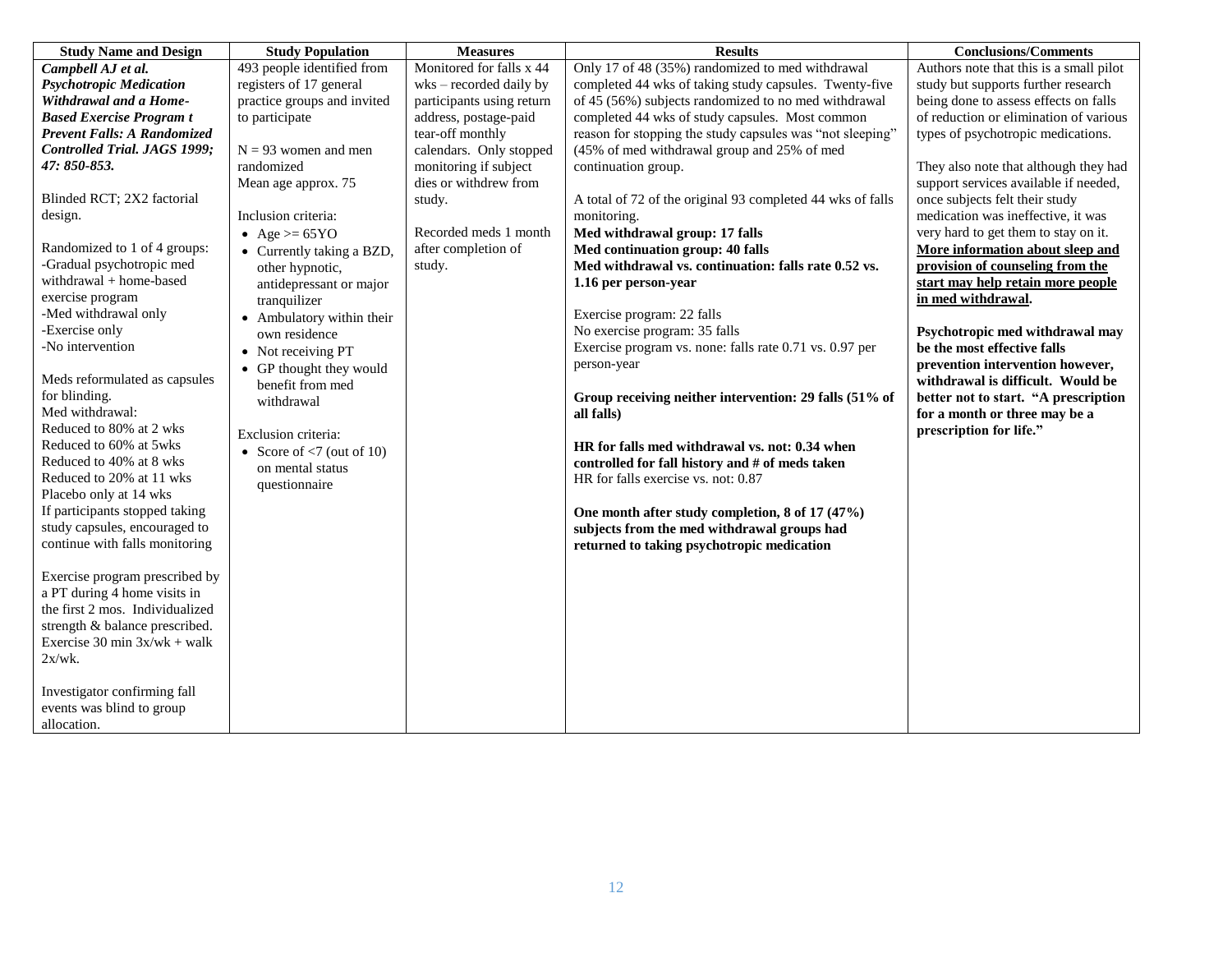| <b>Study Name and Design</b>                                                                                                                                                                                                                                                                                                                                                                                                                                                                                                                                                                                                                                                                                    | <b>Study Population</b>                                                                                                                                                                                                                                                                                                                                                                                                                                                                                                     | <b>Measures</b>                                                                                                                                                                                                                                                                                        | <b>Results</b>                                                                                                                                                                                                                                                                                                                                                                                                                                                                                                                                                                                                                                       | <b>Conclusions/Comments</b>                                                                                                                                                                                                                                                                                                                                                                                                                                                                              |
|-----------------------------------------------------------------------------------------------------------------------------------------------------------------------------------------------------------------------------------------------------------------------------------------------------------------------------------------------------------------------------------------------------------------------------------------------------------------------------------------------------------------------------------------------------------------------------------------------------------------------------------------------------------------------------------------------------------------|-----------------------------------------------------------------------------------------------------------------------------------------------------------------------------------------------------------------------------------------------------------------------------------------------------------------------------------------------------------------------------------------------------------------------------------------------------------------------------------------------------------------------------|--------------------------------------------------------------------------------------------------------------------------------------------------------------------------------------------------------------------------------------------------------------------------------------------------------|------------------------------------------------------------------------------------------------------------------------------------------------------------------------------------------------------------------------------------------------------------------------------------------------------------------------------------------------------------------------------------------------------------------------------------------------------------------------------------------------------------------------------------------------------------------------------------------------------------------------------------------------------|----------------------------------------------------------------------------------------------------------------------------------------------------------------------------------------------------------------------------------------------------------------------------------------------------------------------------------------------------------------------------------------------------------------------------------------------------------------------------------------------------------|
| Raju B, Meagher D<br>Patient-controlled                                                                                                                                                                                                                                                                                                                                                                                                                                                                                                                                                                                                                                                                         | N=158 patients of a community<br>mental health clinic who had                                                                                                                                                                                                                                                                                                                                                                                                                                                               | Benzodiazepine use at 12 and<br>24 months                                                                                                                                                                                                                                                              | At 12 months f/u:<br>32 patients discontinued BZDs                                                                                                                                                                                                                                                                                                                                                                                                                                                                                                                                                                                                   | Provides a real-world assessment<br>of attempted tapering with patient-                                                                                                                                                                                                                                                                                                                                                                                                                                  |
| benzodiazepine dose                                                                                                                                                                                                                                                                                                                                                                                                                                                                                                                                                                                                                                                                                             | suboptimal benzodiazepine use.                                                                                                                                                                                                                                                                                                                                                                                                                                                                                              |                                                                                                                                                                                                                                                                                                        | 71 patients dropped out from the service                                                                                                                                                                                                                                                                                                                                                                                                                                                                                                                                                                                                             | controlled dose reductions.                                                                                                                                                                                                                                                                                                                                                                                                                                                                              |
| reduction in a community<br>mental health service. It J<br>Psych Med 2005; 22: 42-45.<br>Open-label, non-randomized<br>descriptive study of patients<br>identified to be have<br>"suboptimal" benzodiazepine<br>use. A discontinuation<br>program (including<br>prescribing policy,<br>psychoeducation and anxiety<br>management) was instituted,<br>patients were allowed to<br>control their own tapers, and<br>benzodiazepine use was<br>evaluated at 12 and 24 month                                                                                                                                                                                                                                        | 56% male<br>Mean age 48.5 yo<br>Mean years of BZD treatment $=$<br>4.2<br>Primary diagnoses:<br>Recurrent depressive disorder<br>$\bullet$<br>Psychotic disorder<br><b>BAD</b><br>$\bullet$<br>Anxiety disorder<br>Substance abuse disorder<br>$\bullet$                                                                                                                                                                                                                                                                    |                                                                                                                                                                                                                                                                                                        | 26 patients underwent substantial dose reductions<br>$\bullet$<br>but continued on BZDs<br>Attendance at anxiety management sessions and shorter<br>duration of use were predictive of reduction or<br>discontinuation of BZDs<br>At 24 months f/u:<br>Information was available for 92 of the original cohort<br>37 patients were benzodiazepine free<br>24 who had been off BZDs at 12 mos f/u<br>7 who had been on a reduced dose at 12 mos<br>6 who had not reduced dose at 12 mos                                                                                                                                                               | Largest decrease in prescribing<br>from the service was due to patient<br>drop-outs. It is unclear if those<br>patients went on to seek BZD<br>prescriptions elsewhere.<br>Some patients underwent longer<br>tapering, even extending into the<br>second year but eventually<br>successfully stopped taking BZDs.                                                                                                                                                                                        |
| follow ups.<br>Vorma H, et al. Symptom<br>Severity and Quality of Life<br>after Benzodiazepine<br>Withdrawal Treatment in<br>Participants with<br><b>Complicated Dependence.</b><br><b>Addictive Behaviors 2004;</b><br>29: 1059-1065.<br>Posthoc analysis of people<br>who took part in a randomized<br>clinical trial of two different<br>treatment approaches for<br>gradual benzodiazepine<br>withdrawal.<br>Intervention in the original<br>RCT was added CBT or usual<br>care.<br>Participants were interviewed<br>at the end of the 12-month<br>treatment phase and at mean<br>$f/u$ of 11 months and screened<br>for alcohol use, and measures<br>of quality of life and<br>psychiatric symptomatology. | $N = 76$ participants with a<br>diagnosis of BZD dependence<br>(DSM-IIIR). Included people<br>with high-dose dependence or co-<br>occurring alcohol dependence<br>Mean age = $40y$<br>55% male<br>$70\% \ge 9$ years education<br>Mean BZD dose $=$ 35 mg in<br>diazepam equivalents<br>Median duration of use 84 months<br>30% current alcohol use disorder<br>64% lifetime alcohol use disorder<br>45% current depressive disorder<br>64% personality disorder<br>Exclusions:<br>Psychosis or current illicit drug<br>use | AUDIT (measure of<br>hazardous consumption of<br>alcohol<br>Health-related quality of<br>$\bullet$<br>life,<br>Psychiatric questionnaire<br>symptoms checklist-90<br>$(SCL-90)$<br>visual analog scale<br>assessing tension,<br>insomnia, anxiety and<br>inability to concentrate<br>(composite score) | Total population studied was divided into three groups<br>for analysis:<br>Those who discontinued BZDs altogether $(n=10)$<br>$\bullet$<br>Those who reduced their BZD dose by $\geq$ 50% (n=32)<br>$\bullet$<br>with f/u data)<br>Those who decreased their BZD dose by less than<br>$\bullet$<br>50% ( $n=26$ with f/u data)<br>SCL-90, Visual Analog Scale composite and Health-<br>Related Quality of Life scores all improved most in<br>subjects with $a \ge 50\%$ reduction in BZD dose.<br>Score also improved for those who discontinued BZDs<br>but since they had higher baseline scores already, there<br>was less room for improvement. | Although a small number of<br>subjects discontinued their<br>benzodiazepine dose altogether,<br>many had dose reductions of $\geq$<br>50%.<br>Although many subjects had<br>significant psychiatric symptoms at<br>the baseline, clinically significant<br>dose reductions were accompanied<br>by improvements in symptom<br>severity and quality of life. This<br>suggests that benzodiazepine dose<br>reduction may be successful in<br>psychiatric patients, as well as<br>those in general practice. |